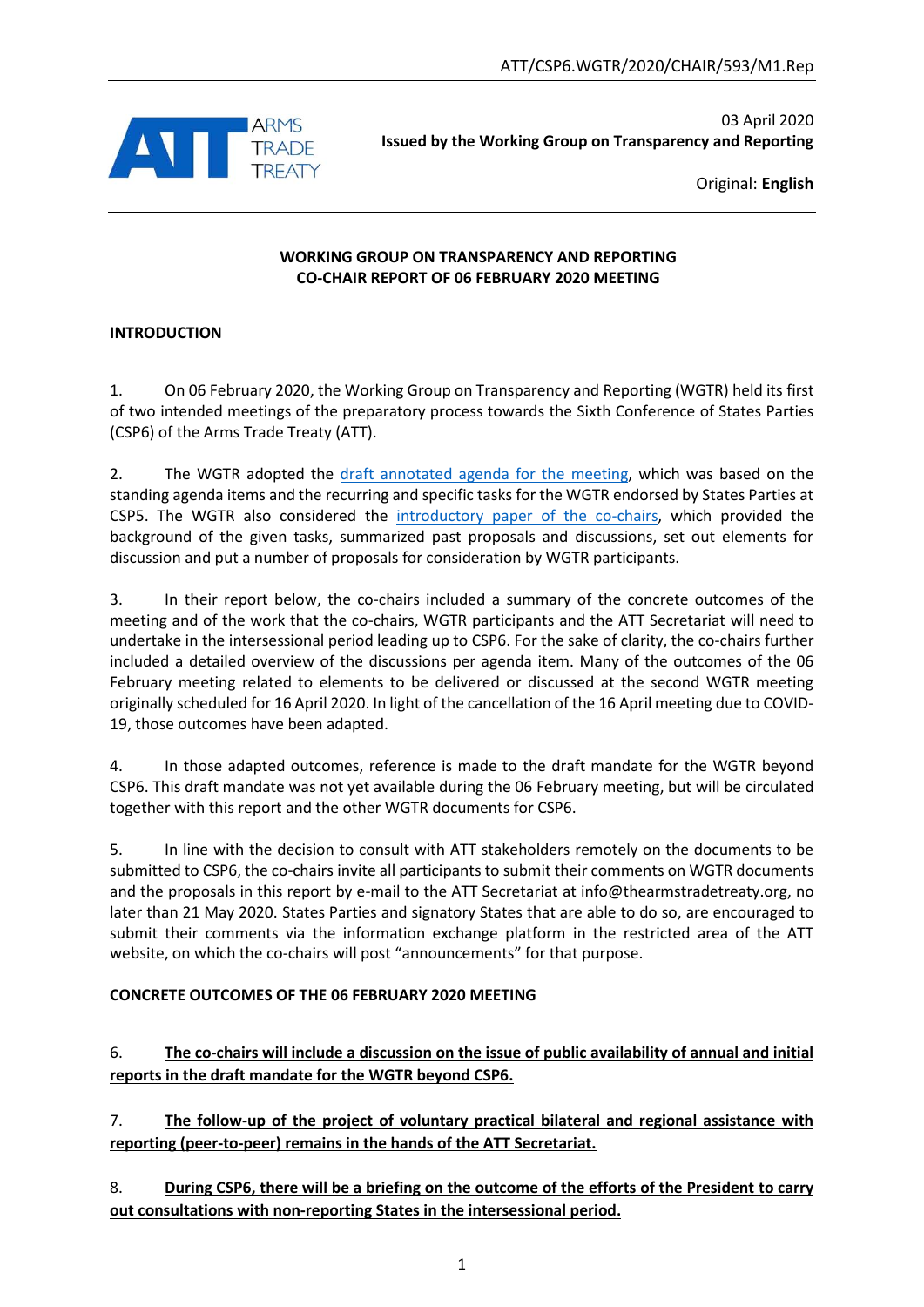9. **The co-chairs will include the implementation of the outreach strategy in the draft mandate for the WGTR beyond CSP6.**

10. **The co-chairs and the ATT Secretariat will prepare draft amended templates with a view to holding consultations on the draft remotely (via email or the information exchange platform). The co-chairs invite all participants to submit their comments no later than 21 May 2020. Subsequently, informal face-to-face consultations may be held in July or August, or during CSP6, pending developments regarding COVID-19 and/or progress made during remote consultations.** 

11. **The co-chairs will no longer specifically include the specific task to discuss the further development of the document 'National-level Measures to Facilitate Compliance with International Reporting Obligations & Commitments' in the agenda of WGTR meetings.**

12. **On the topic of classification of conventional arms according to the "Harmonized System" (HS) of the World Customs Organisation (WCO), the Belgian co-chair will further discuss a short concept note on the topic and, if available, will share this ahead of the CSP6 with those States Parties that have shown interest in the matter.**

13. **The co-chairs still invite participants to reflect on the issue of the comparability of data in annual reports and to submit via email to the ATT Secretariat or the information exchange platform by 21 May 2020 any concrete proposal for a recommendation that they want to discuss during the next WGTR meeting. The co-chairs will also include a discussion on the issue of aggregation of data in annual reports in the draft mandate for the WGTR beyond CSP6.**

14. **The co-chairs will discuss the use of the information exchange platform in the restricted area of the ATT website for the proposed substantive purposes with the ATT Secretariat, the Chair of the WGETI and the facilitators that he appointed.**

15. **The co-chairs will circulate revised Terms of Reference and a cost estimate and impact assessment to States Parties and signatory States, and invite them to submit their comments on these documents no later than 21 May 2020 (via email or the information exchange platform). Subsequently, informal face-to-face consultations may be held in July or August, or during CSP6, pending developments regarding COVID-19 and/or progress made during remote consultations.** 

16. **The co-chairs will invite participants who disagree with merging agenda item 5 into agenda item 6 to share their views by e-mail to the ATT Secretariat, no later than 21 May 2020.**

17. **The co-chairs will encourage States Parties' and signatory States' representatives to: 1) [register online](https://www.thearmstradetreaty.org/registration-to-portal.html) for access to the restricted area of the ATT website; 2) consider using the online reporting tool for submitting their annual reports; and 3) engage in the discussions on the announcements that will be posted on the information exchange platform.**

# **AGENDA ITEM 1: STATE OF PLAY OF COMPLIANCE WITH REPORTING OBLIGATIONS**

*Recurring task: The WGTR will review the status of reporting, thereby focusing on the progress that has been made in comparison to the previous status updates.*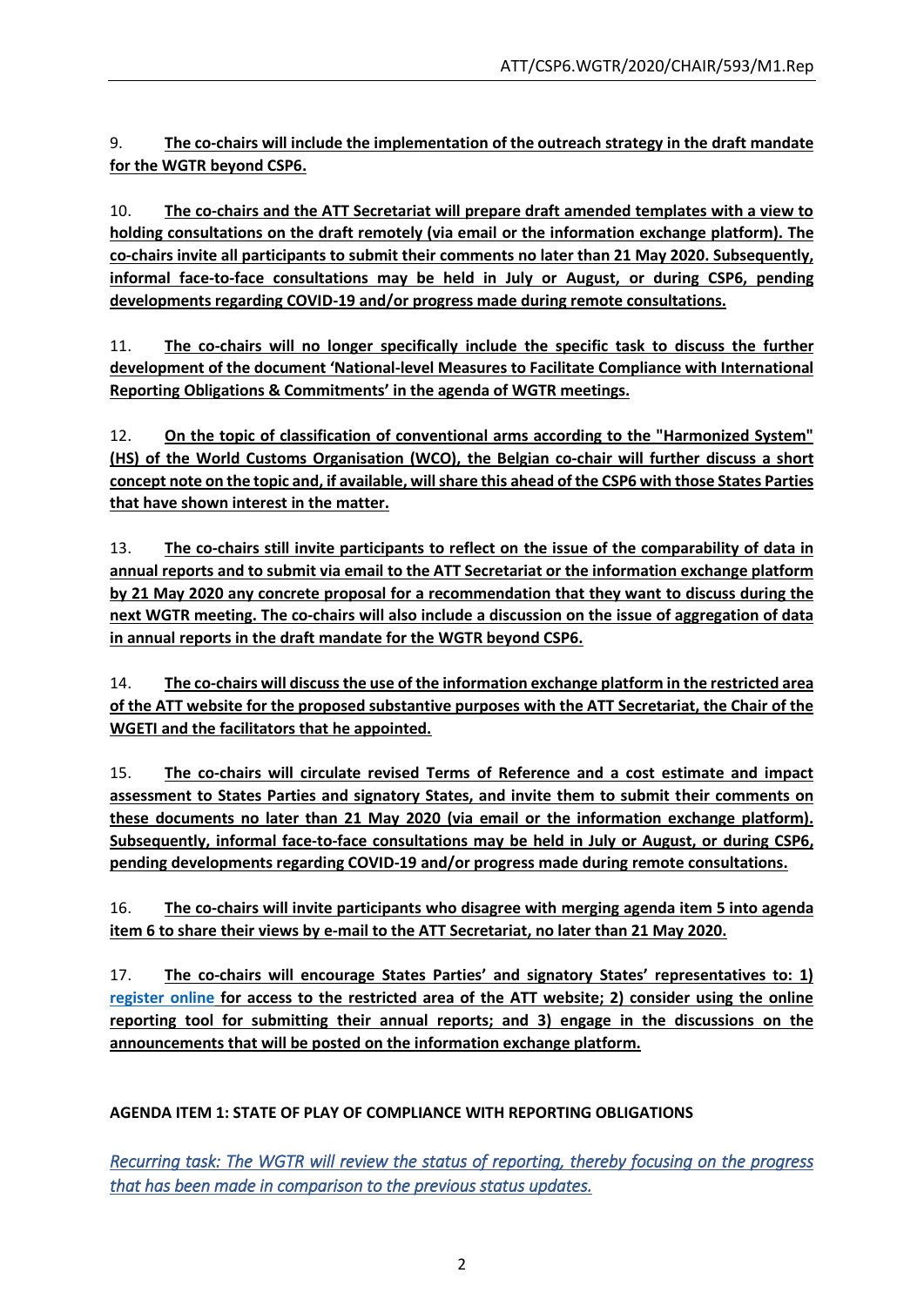18. Under this recurring agenda item, the ATT Secretariat gave a [general overview of the status of](https://thearmstradetreaty.org/hyper-images/file/200206%20-%20ATT%20Secretariat%20-%20Status%20of%20Reporting%20(06.02.2020)/200206%20-%20ATT%20Secretariat%20-%20Status%20of%20Reporting%20(06.02.2020).pdf)  [reporting,](https://thearmstradetreaty.org/hyper-images/file/200206%20-%20ATT%20Secretariat%20-%20Status%20of%20Reporting%20(06.02.2020)/200206%20-%20ATT%20Secretariat%20-%20Status%20of%20Reporting%20(06.02.2020).pdf) and of the progress made in comparison to the previous status update.

19. The presentation demonstrated the continuing low rate of annual reports that are submitted. About 1/3 of States Parties are in breach of one of the most fundamental obligations of the Treaty. The co-chairs, as well as a number of participants, shared their concern and called on non-reporting States to demonstrate their commitment to the Treaty by submitting annual reports.

20. A number of non-reporting States shared the challenges that they face to comply with their obligations, which led the co-chairs and a number of participants to highlight once more the effective tools that are available to support States Parties in their reporting efforts. These include, in particular, the 'FAQ'[-type guidance document on the annual reporting obligation](https://thearmstradetreaty.org/hyper-images/file/ATT_CSP5_WGTR_Guide%20to%20Reporting%20(Annex%20B%20to%20WGTR%20Report%20to%20CSP5)/ATT_CSP5_WGTR_Guide%20to%20Reporting%20(Annex%20B%20to%20WGTR%20Report%20to%20CSP5).pdf?templateId=1280266) and the [National-Level](https://thearmstradetreaty.org/hyper-images/file/WGTR%20-%20National%20level%20measures%20(Annex%20B%20to%20WGTR%20Report%20to%20CSP3)%20-%20EN/WGTR%20-%20National%20level%20measures%20(Annex%20B%20to%20WGTR%20Report%20to%20CSP3)%20-%20EN.pdf?templateId=1265194)  [Measures to Facilitate Compliance with International Reporting Obligations and Commitments](https://thearmstradetreaty.org/hyper-images/file/WGTR%20-%20National%20level%20measures%20(Annex%20B%20to%20WGTR%20Report%20to%20CSP3)%20-%20EN/WGTR%20-%20National%20level%20measures%20(Annex%20B%20to%20WGTR%20Report%20to%20CSP3)%20-%20EN.pdf?templateId=1265194)" (both available on the [reporting requirements page of the ATT website\)](https://thearmstradetreaty.org/reporting.html).

21. The presentation also demonstrated a significant increase in States Parties that request to have their annual report only available to other States Parties and therefore not be published on the public part of the ATT website. A number of participants expressed concern about this trend. One participant indicated that there is no use in more States Parties submitting their annual report if more and more States Parties decided to not have their report public, as this is fundamental for transparency.

22. In that regard, the co-chairs reminded States Parties that article 13 of the Treaty already allows States Parties to exclude commercially sensitive and national security information and called on States Parties that opted to keep their reports only available to other States Parties to share their considerations for doing so. As no participants responded to this call during the meeting, the co-chairs indicated that they would include this call in the invitation and agenda for the next WGTR meeting. **In light of the cancellation of the 16 April 2020 WGTR meeting due to COVID-19, the co-chairs decided to include a discussion on the issue of public availability of annual and initial reports in the draft mandate for the WGTR beyond CSP6.** They also invite States Parties to consult the 'FAQ'[-type guidance](https://thearmstradetreaty.org/hyper-images/file/ATT_CSP5_WGTR_Guide%20to%20Reporting%20(Annex%20B%20to%20WGTR%20Report%20to%20CSP5)/ATT_CSP5_WGTR_Guide%20to%20Reporting%20(Annex%20B%20to%20WGTR%20Report%20to%20CSP5).pdf?templateId=1280266)  [document on the annual reporting obligation](https://thearmstradetreaty.org/hyper-images/file/ATT_CSP5_WGTR_Guide%20to%20Reporting%20(Annex%20B%20to%20WGTR%20Report%20to%20CSP5)/ATT_CSP5_WGTR_Guide%20to%20Reporting%20(Annex%20B%20to%20WGTR%20Report%20to%20CSP5).pdf?templateId=1280266) that deals with this issue in question 41.

## **AGENDA ITEM 2: CHALLENGES CONCERNING REPORTING**

*Recurring task 1: The WGTR will give participants the opportunity to discuss challenges to submitting timely and accurate initial and annual reports and to discuss means to support States Parties in addressing those challenges, with a view to providing recommendations to CSP6.* 

23. Concerning this recurring task, no general interventions were made as the co-chairs indicated that a number of relevant topics would be dealt with under the following sub-items.

24. Under this task the ATT Secretariat briefed participants about the first step in the project of voluntary practical bilateral and regional assistance with reporting (peer-to-peer) that was explicitly supported by States Parties at CSP5. The project aims at support with a very low burden for all involved. The intention would simply be that States Parties that have specific questions about how to do their reporting or about any element of reporting could email or call one of their peers to get an answer to that specific question.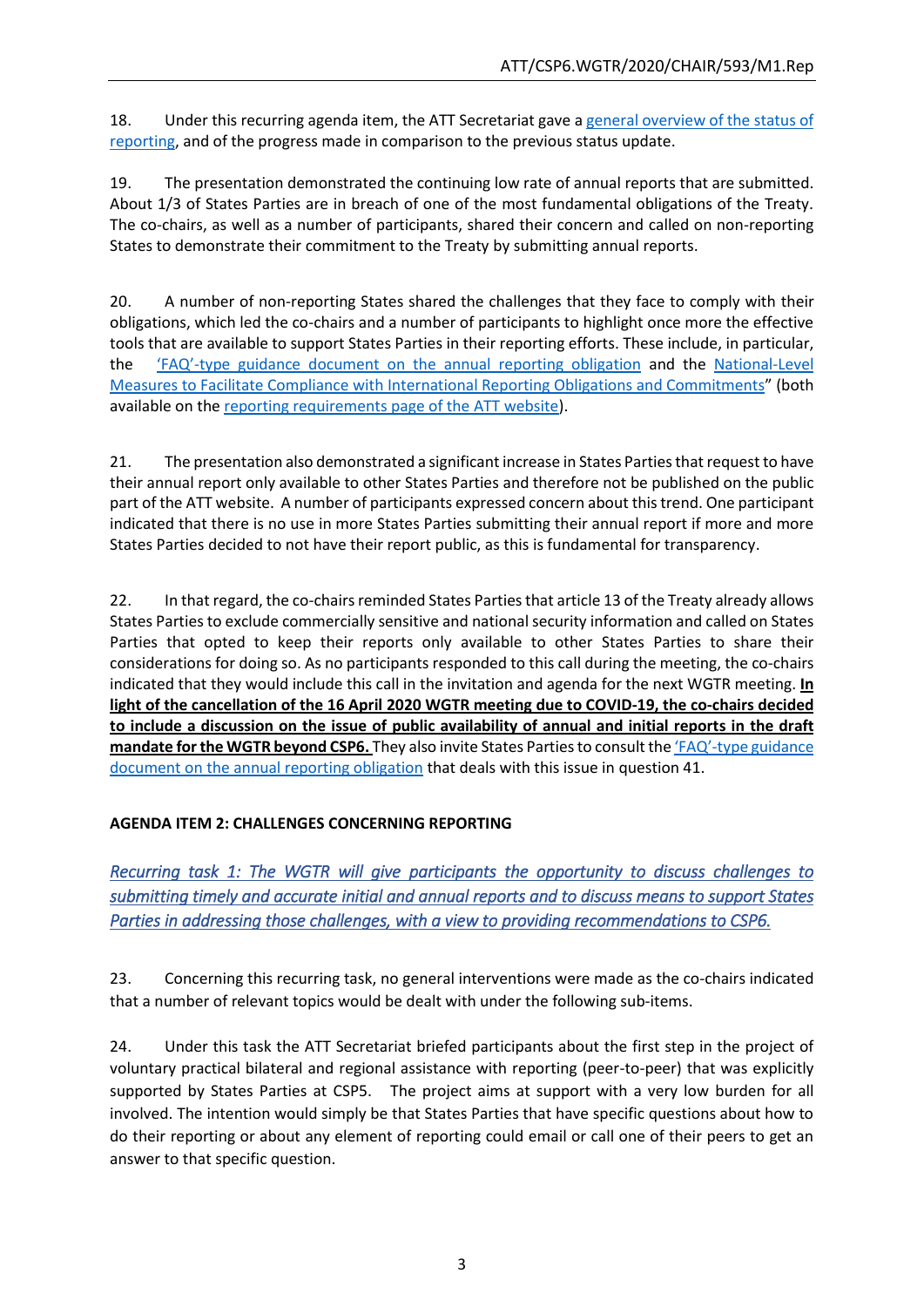25. The first step in the project was a meet & greet event between delegates that expressed interest in receiving assistance on reporting issues and delegates that have consistently been involved with reporting in their State and offered their support to the project. The reactions of participants in the event were very enthusiastic and were considered to be a good basis to continue these peer-topeer exchanges. **The follow-up of this project will remain in the hands of the ATT Secretariat.**

*Recurring task 2: The WGTR will give participants the opportunity to discuss submitted proposals for alterations or additional questions and answers for the 'FAQ'-type guidance document on the annual reporting obligation.* 

26. No proposals for alterations or additional questions and answers were submitted prior to the meeting. There were also no responses to the question of the co-chairs whether any participant was considering to submit a proposal for discussion during the scheduled 16 April WGTR meeting.

*Recurring task 3: The WGTR will discuss initiatives taken to implement the document entitled ["Outreach strategy on reporting"](https://www.thearmstradetreaty.org/hyper-images/file/ATT_CSP4_WGTR_Co-chairs_report__EN1/ATT_CSP4_WGTR_Co-chairs_report__EN.pdf), adopted at CSP4.* 

27. Concerning this recurring task, the co-chairs first informed participants about the intention of the President of CSP6, Ambassador Carlos Foradori, to carry out consultations with non-reporting States in the intersessional period, and that he had requested the members of the Bureau for assistance in carrying out this task in their respective regions. Following the 06 February WGTR meeting, with the assistance of the ATT Secretariat, the President issued individualized letters to 37 States Parties on 06 March 2020, reminding them of their reporting obligations under the ATT. **The ATT Secretariat is monitoring responses to those letters and there will be a briefing on the outcome of these efforts during CSP6.**

28. Subsequently, the ATT Secretariat briefed participants about their outreach on reporting. The Head of the ATT Secretariat provided a comprehensive presentation of the Secretariat's recurring reminders to States Parties about their reporting obligations and of the activities that the Secretariat carried out in recent months, in particular addressing the issue of reporting during regional workshops funded by the VTF. The Head of the ATT Secretariat shared some observations on the challenges that were raised during these workshops, such as capacity issues, understanding of the reporting obligations and the issue of national security and commercial confidentiality.

29. On the request of the co-chairs, Zambia gave a presentation on its implementation of a VTF project that focused on compliance with the reporting obligations and that addressed the challenges involved. Zambia also prepared a lessons learnt document that it offered to share with interested States Parties.

30. The co-chairs concluded this session with the observation that it showed that challenges can be overcome if there is a willingness to do so. In that respect, non-reporting States should give greater consideration to the benefits of the VTF to improve their reporting capabilities. There is still also a great need for more awareness-raising about the importance and the mandatory nature of reporting. **The co-chairs will therefore also include the implementation of the outreach strategy in the draft mandate for the WGTR beyond CSP6.**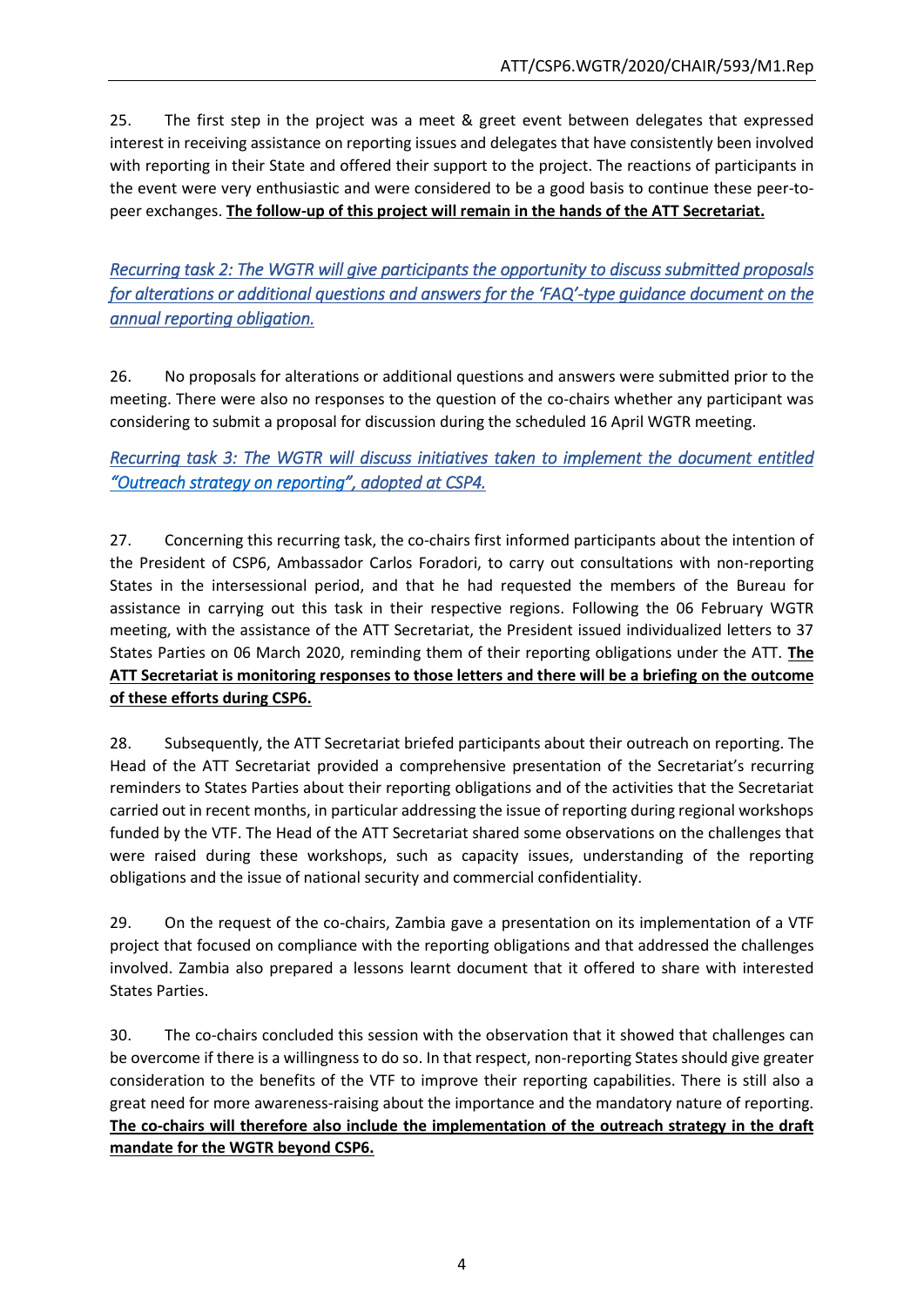*Specific CSP5-6 task 1: The WGTR, taking into account the inventory of comments and suggestions regarding the reporting templates and the online reporting tool (Annex A to the Co-Chairs' report to CSP5), and with respect for article 13 of the Treaty, will consider adjustments to the reporting templates deemed necessary to address uncertainties and inconsistencies, or to ensure compatibility with the online reporting tool and the proposed public searchable database that allows for queries and extracting data.* 

31. The discussion concerning this task was informed by three presentations. During a preceding [side event,](https://thearmstradetreaty.org/hyper-images/file/Assessing%20ATT%20Transparency_%20state%20of%20affairs%20and%20ways%20forward%20(3)/Assessing%20ATT%20Transparency_%20state%20of%20affairs%20and%20ways%20forward%20(3).pdf) the Stimson Arms Trade Treaty-Baseline Assessment project (ATT-BAP) presented their report "[The ATT Reporting Templates: Challenges and Recommendations](http://www.armstrade.info/wp-content/uploads/2014/10/Reporting-Templates-Challenges-and-Recommendations_Web-Version.pdf)". In order to link the discussion on this issue with the work that was done in last year's WGTR meetings the co-chairs kickedoff this session with a presentation on the [inventory of comments and suggestions](https://thearmstradetreaty.org/hyper-images/file/ATT_WGTR_CSP5_Co-chair) that was included in their co-chair report to CSP5 (Annex A) and their introductory paper for this meeting. In light of the specific focus of the review of the templates, on request by the co-chairs, the ATT Secretariat subsequently presented a [preliminary document identifying areas of the reporting templates to be](https://thearmstradetreaty.org/hyper-images/file/ATTS%20-%20Background%20Paper%20on%20Issues%20with%20existing%20templates%20(16%20January%202020)/ATTS%20-%20Background%20Paper%20on%20Issues%20with%20existing%20templates%20(16%20January%202020).pdf)  [considered for adjustment.](https://thearmstradetreaty.org/hyper-images/file/ATTS%20-%20Background%20Paper%20on%20Issues%20with%20existing%20templates%20(16%20January%202020)/ATTS%20-%20Background%20Paper%20on%20Issues%20with%20existing%20templates%20(16%20January%202020).pdf)

32. The co-chairs also linked the discussion on the templates with a topic that was included under agenda item 3 on substantive reporting and transparency issues, namely the comparability of data in annual reports.

33. Following the presentations by the co-chairs and the Secretariat, very few participants intervened. Those that intervened, however, expressed support for adjustments that take away ambiguous language and enhance the user friendliness of the templates. Potentially also some further explanations could be included. Concerning the initial report, participants also seem open to look at the format of the template, which is currently quite rigid with mostly "yes or no" questions and little space for open explanations. As for the annual report, it seems that no consensus will be possible on any proposal that would affect the flexibility that the template currently provides as to the data to be reported, regardless of any comparability issues.<sup>1</sup>

34. With all of this in mind, **the co-chairs and the ATT Secretariat will now prepare draft amended templates with a view to holding consultations on the amended templates remotely during the intersessional period leading up to CSP6. The co-chairs invite all participants to submit any specific changes or comments no later than 21 May 2020. States Parties and signatory States are encouraged to do so via the information exchange platform in the restricted area of the ATT website, on which the co-chairs have posted an "announcement" for that purpose. All States and other participants are invited to provide their inputs by e-mail to the ATT Secretariat at info@thearmstradetreaty.org.**

*Specific CSP5-6 task 2: The WGTR will discuss the further development of the document 'Nationallevel Measures to Facilitate Compliance with International Reporting Obligations & Commitments'.* 

35. This topic was included in the WGTR CSP6 mandate following a suggestion by one participant last year that the national measures document could benefit from further discussion in the WGTR and

**.** 

 $<sup>1</sup>$  For the purpose of clarity, this does not concern the flexibility that the Treaty text itself provides for States</sup> Parties to either report authorized exports and imports or actual exports and imports. This is reflected in the template and clearly beyond discussion.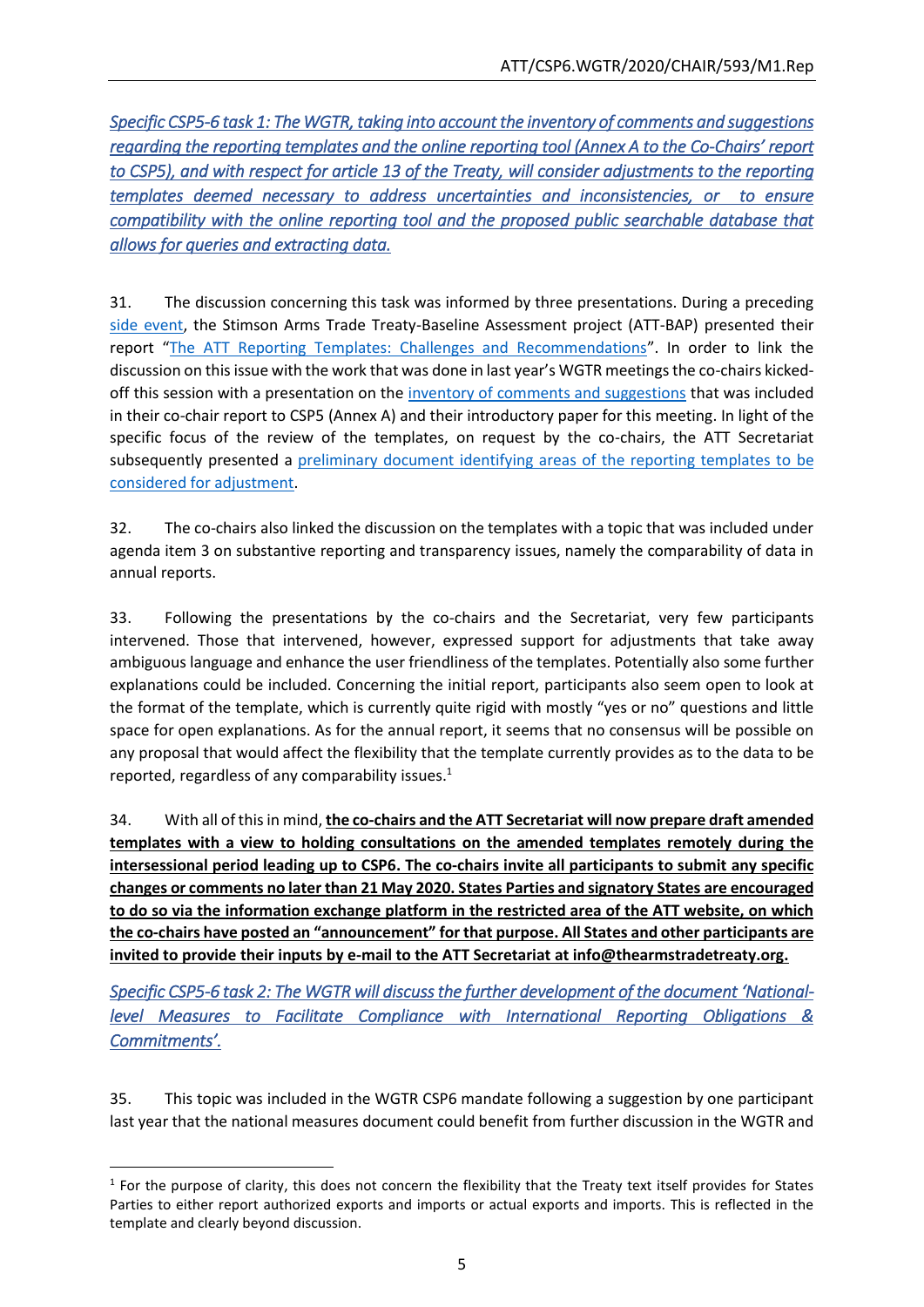input from all ATT stakeholders. However, as was the case during the 04 April 2019 WGTR meeting, during the 06 February 2020 meeting no interventions were made on this topic. **The co-chairs will therefore no longer include the specific task to discuss the further development of this document in the agenda of WGTR meetings.** This obviously does not take away the value of this document as a support tool for those Sates Participants that still need to set up national procedures in order to comply with the reporting obligations. The document remains available in its current form on the on the [reporting requirements page of the ATT website.](https://thearmstradetreaty.org/reporting.html) Participants are also still free to pick up the topic beyond CSP6.

## **AGENDA ITEM 3: SUBSTANTIVE REPORTING AND TRANSPARENCY ISSUES**

# *Recurring task 1: The WGTR will give participants the opportunity to raise and discuss substantive issues about the reporting obligations that could benefit from consideration by the WGTR.*

36. Concerning this recurring task, the co-chairs did not receive any new proposals ahead of the meeting. During the meeting, one participant referred to annual reports as a tool to determine compliance with the Treaty and indicated that an approach to discuss these should be adopted. The co-chairs indicated that a discussion on the merit of follow-up mechanisms on the initial and annual reports was included in the WGTR mandate for CSP4 and CSP5, but that it was eventually taken off the agenda because States Parties opted not to pursue such mechanism.

*Recurring task 2: The WGTR will monitor and coordinate further work on the project to facilitate the identification of the conventional arms in Article 2 (1) of the Treaty in the "Harmonized System" (HS) of the World Customs Organisation (WCO).* 

37. Concerning this recurring task, the Belgian co-chair informed participants about an exploratory meeting that he had with his own customs authorities. **He will further discuss a short concept note on the topic and, if available, will share this ahead of the CSP6 with those States Parties that have shown interest in the matter.**

*Specific CSP5-6 task: The WGTR will discuss the issue of the comparability of data in annual reports.* 

38. This topic was mostly addressed during the discussion on the reporting templates. Participants acknowledged that it is difficult to compare the data that States Parties include in their annual reports, but this is a consequence of the flexibility that the Treaty provides. A number of States Parties made it clear that this flexibility needs to be fully retained (also in the reporting templates). While some participants pointed out that the issue of comparability hampers transparency, others indicated that comparability is not the purpose of the reporting obligations of the Treaty. In that regard it appears unclear whether any recommendation of the working group on the issue would be feasible**.** The cochairs do point out that, for example, a high level of aggregation of data is not merely an issue of comparability, but of transparency as such, which requires meaningful reporting. **With this all in mind, the co-chairs still invite participants to reflect on this issue and to submit to the Secretariat by 21 May 2020 any concrete proposal for a recommendation that they want to have discussed during the next WGTR meeting. The co-chairs will also include a discussion on the issue of aggregation of data in annual reports in the draft mandate for the WGTR beyond CSP6.**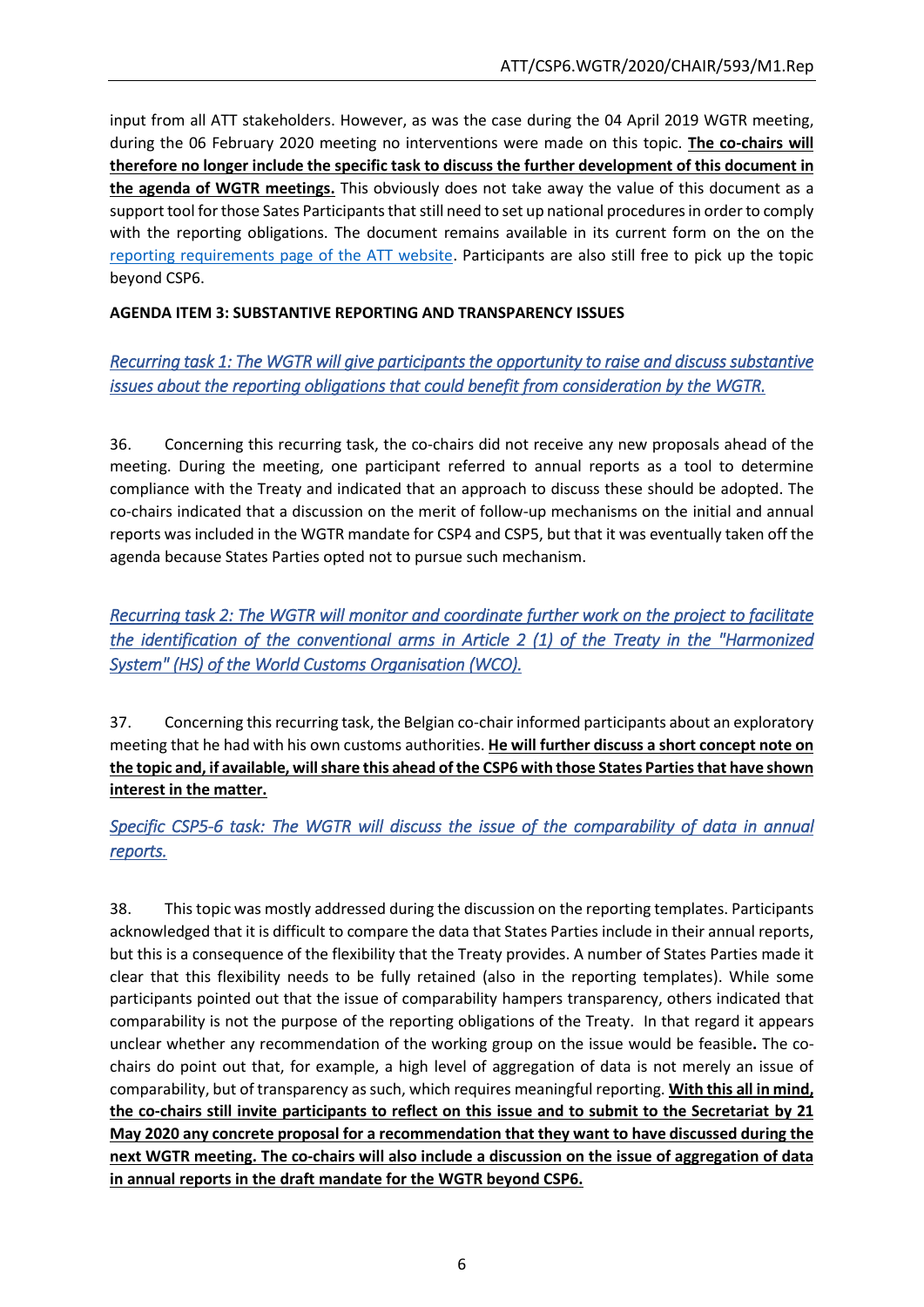# **AGENDA ITEM 4: ORGANIZATIONAL MEANS FOR INFORMATION EXCHANGE**

*Recurring task: The WGTR will give participants the opportunity to discuss structured mechanisms, processes or formats facilitating the information exchanges that are required or encouraged by the Treaty, both on the policy level, as well as on the operational level.* 

39. The co-chairs addressed the substantive use of the information exchange platform in the Restricted Area of the ATT website, giving a short presentation on the proposed substantive purposes of the platform. No new proposals were provided ahead of the meeting.

40. The co-chairs proposed to use the platform for two main purposes. First, the platform could be used as a tool in the preparation for meetings of the ATT working groups and for intersessional work. For example, working group chairs could request input on pending issues from States Parties and signatory States by posting "announcements" on the platform. Second, the platform could also be used for any exchanging or sharing of information that is required or encouraged by the Treaty and that (potentially) involves or could be useful for all States Parties and signatory States. In that respect, the co-chairs pointed out that at CSP4, States Parties already designated the platform as one of the three "tiers" in the three-tier approach to sharing information on diversion and referred to the ongoing discussions on this in the informal meeting between States Parties and signatory States on diversion information exchange. The platform, however, could also be used for other exchanges included in the Treaty, such as in article 15 concerning international cooperation.

41. The proposals of the co-chairs were well received by participants. Some participants did point out that the use of the platform would require some support from the ATT Secretariat to make States Parties and signatory States aware of announcements on the platform. Others had questions about the security of the IT system.

42. **Considering the positive reactions to their proposals and taking into account the comments made, the co-chairs will discuss the use of the platform for the proposed substantive purposes with the ATT Secretariat, the Chair of the WGETI and the facilitators that he appointed.** 

*Specific CSP5-6 task: The WGTR will follow-up the implementation of the three-tier approach to sharing information on diversion, in particular the informal meeting among interested States Parties and signatory States to discuss concrete cases of detected or suspected diversion.* 

43. Concerning this task, the co-chairs reported in general terms about the outcomes of the second informal meeting held on 5 February 2020. Participants in the meeting, as well as the President of the CSP6 and the WGETI Chair, expressed broad support for this forum. States Parties and signatory States agreed to work further on the establishment of the forum, its Terms of Reference and the types of information that States could share within the forum (and through the information exchange platform). **For that purpose, the co-chairs will circulate revised Terms of Reference and a cost estimate and impact assessment to States Parties and signatory States, and invite them to submit their comments on these documents no later than 21 May 2020 (via email or the information exchange platform). Subsequently, informal face-to-face consultations may be held in July or August, or during CSP6, pending developments regarding COVID-19 and/or progress made during remote consultations.**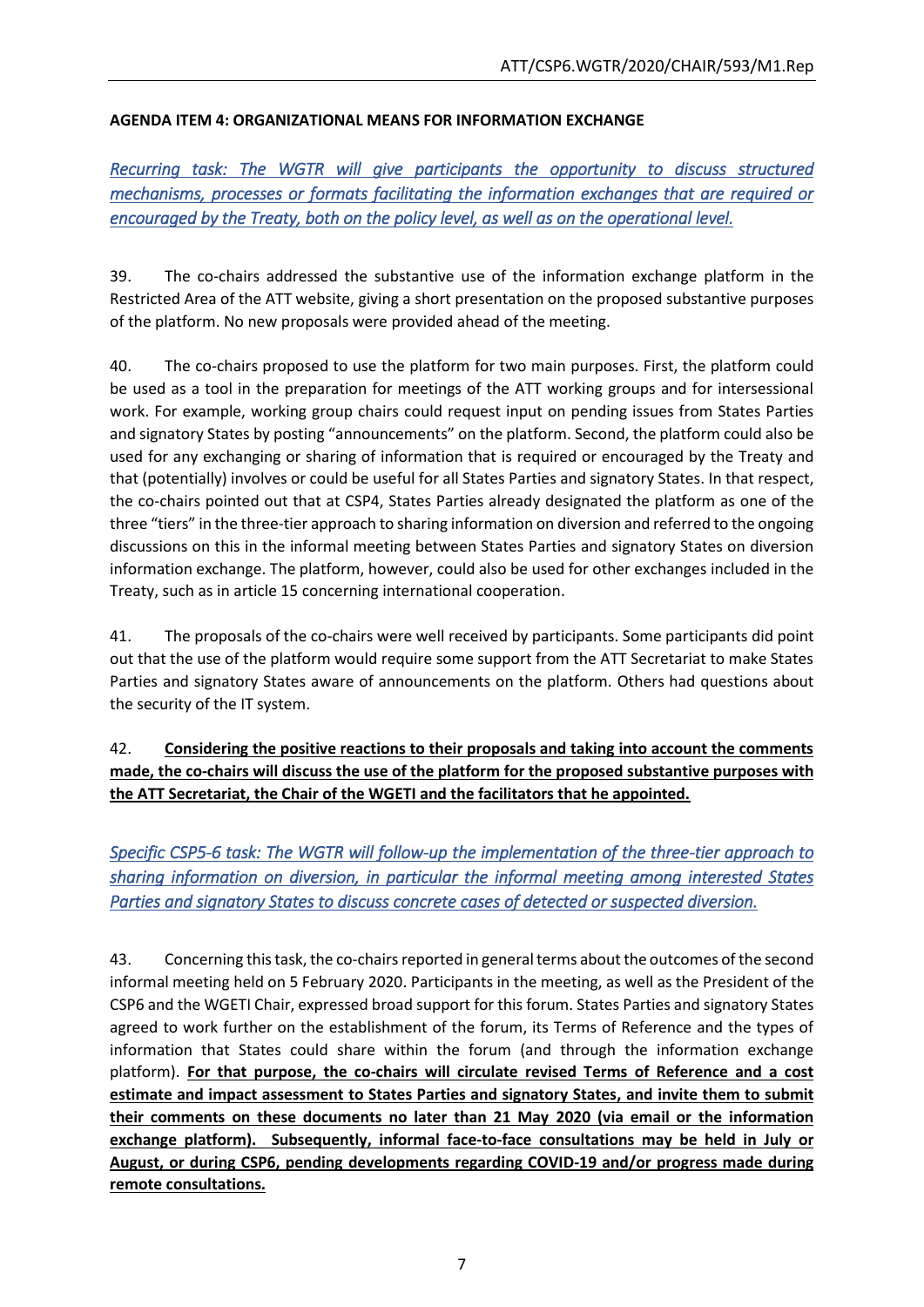44. The co-chairs pointed out that the ultimate success of the forum (and the information exchange platform) will depend on the genuine willingness of States Parties and signatory States to actually share the types of concrete information that we are discussing. That is a shared responsibility between all States Parties and signatory States, but it is also for that purpose that the co-chairsfocused their efforts in putting forward a framework in which States can feel comfortable to do so.

## **AGENDA ITEM 5: HARNESSING INFORMATION GENERATED BY MANDATORY REPORTING**

*Recurring task: The WGTR will give participants the opportunity to present or propose projects to harness information from the initial and annual reports in a manner that allows follow-up on these reports, taking into account the functionalities on the IT platform that are under development.* 

45. This recurring task was again not addressed separately from the tasks under agenda item 6 on the IT system because of the intrinsic links between them. **In this regard, and in order to ensure coherence in the discussions, the co-chairs propose to integrate this agenda item into agenda item 6. They invite participants who disagree with this integration to share their views by e-mail to the ATT Secretariat, no later than 21 May 2020.**

### **AGENDA ITEM 6: IT PLATFORM: REPORTING AND TRANSPARENCY FUNCTIONALITIES**

*Recurring task 1: The WGTR will monitor and assess the use of the online reporting tool and the information exchange platform on the ATT website, and assist the ATT Secretariat in the development of a functionality that makes the information generated, especially through the annual reports, available in a searchable database that allows for queries and extracting data. This will be done through the informal consultative group of WGTR participants established at CSP5, that will report back to the WGTR in order to feed its work.* 

46. Concerning this recurring task, the ATT Secretariat gave an update about the following topics concerning the ATT website: a) the use of the online reporting tool; b) the instructions on the use of the information exchange platform; c) the informal consultative group of WGTR participants; and d) the searchable database.

47. Regarding the online reporting tool, the Secretariat reported the limited use so far; only 12 States Parties used the tool to submit their annual report. The Secretariat also reported on their work to make the tool more user-friendly. Concerning the information exchange platform, the Secretariat introduced their very comprehensive and clear instructions [on the use of the platform.](https://thearmstradetreaty.org/hyper-images/file/ATTS%20-%20Guidance%20for%20the%20Information%20Exchange%20Platform%20(16%20January%202020)-compressed/ATTS%20-%20Guidance%20for%20the%20Information%20Exchange%20Platform%20(16%20January%202020)-compressed.pdf) Concerning the searchable database and the informal consultative group, the Secretariat indicated that it is not necessary at this stage to constitute another consultative group, as work on the database is not ongoing yet (because it requires a new IT project).

48. **Following the presentation the co-chairs encouraged States Parties' and signatory States' representatives to: 1) [register online](https://www.thearmstradetreaty.org/registration-to-portal.html) for access to the restricted area of the ATT website; 2) consider using the online reporting tool for submitting the annual reports; and 3) engage in the discussions on the announcements that will be posted are on the information exchange platform.**